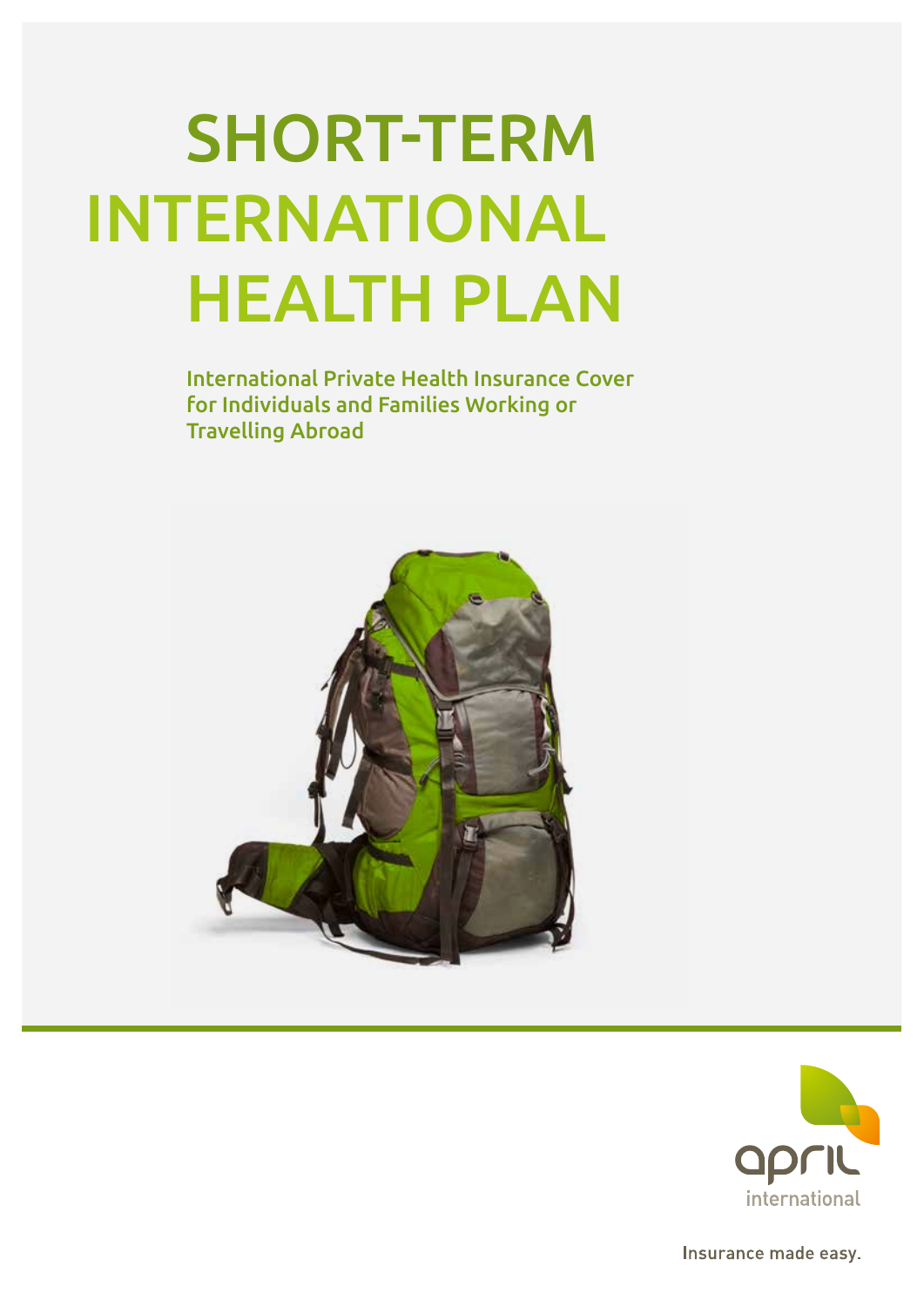## GOING ABROAD? DON'T FORGET TO TAKE YOUR INSURANCE WITH YOU

The Short-Term International Health Plan is designed for individuals of any nationality who are living, travelling or working outside of their home country on a temporary basis.

Whether it's a trip overseas for a few weeks, a couple of months, or any period of up to a year; you will be covered worldwide – excluding the USA and Caribbean. So if you are unlucky enough to fall ill or have an accident requiring medical assistance, you are covered and taken care of.

Unlike most standard travel insurance policies, you will have access to the best private medical facilities in the country where you are located. This will save you the time and hassle of being patched up and taken home for the bulk of your treatment – so your travel plans or work trip won't get cut short or disrupted.



### **CONTENTS**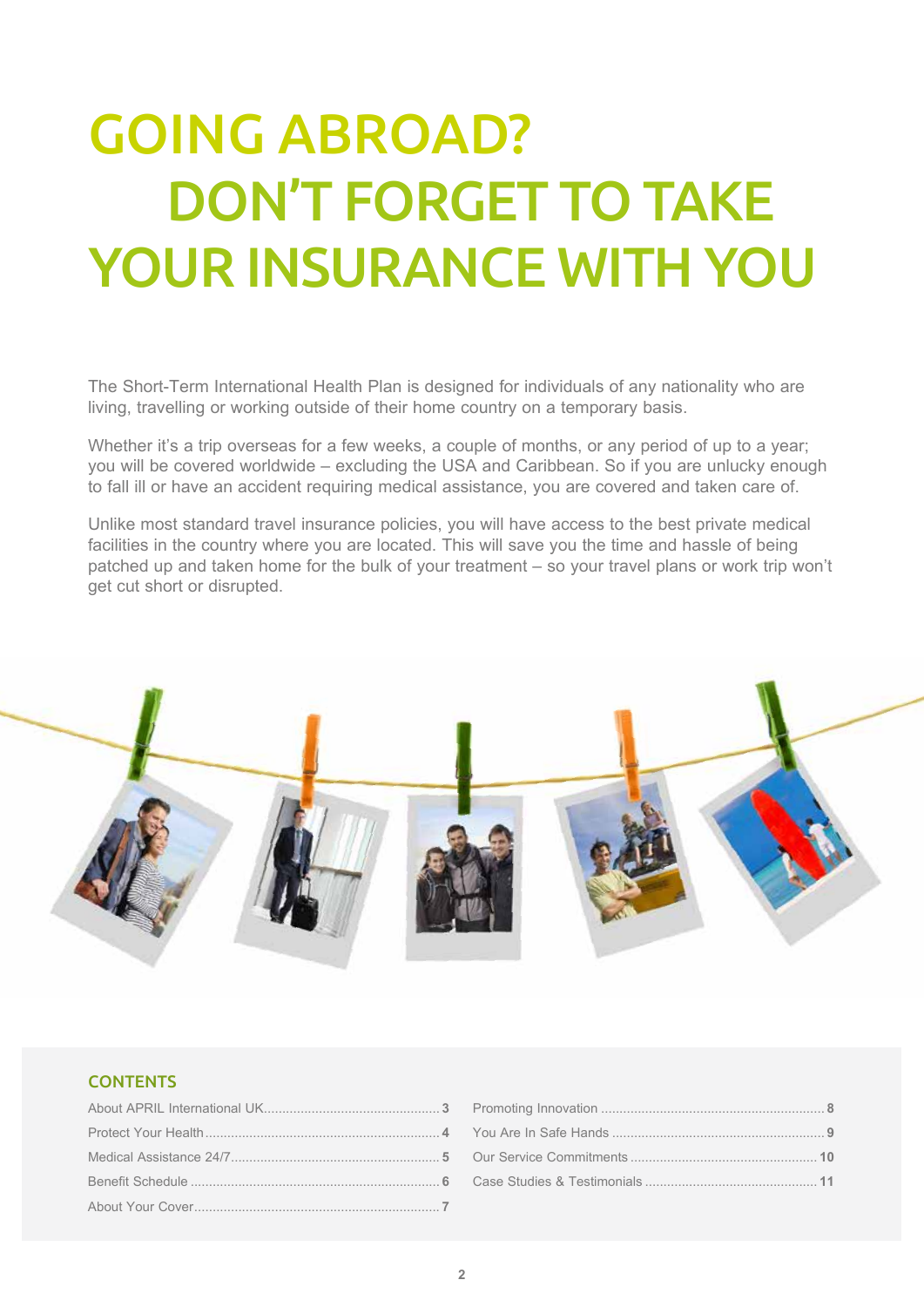## ABOUT APRIL INTERNATIONAL UK

**APRIL International UK forms part of APRIL International Care, the global brand that carries the APRIL groups international private medical insurance solutions.**

Founded in 1988, APRIL is an international insurance services group operating in 28 countries, whose primary goal is to offer its clients a simpler and more accessible insurance experience.

Its 3,900 staff members design, distribute and manage specialised insurance solutions (Health & Personal Protection, Property & Casualty, Mobility and Legal Protection) and assistance services for its partners and customers, including private individuals, professionals and businesses. Listed on Euronext Paris (Compartment B), the group posted sales of €997.2m in 2018.

Our promise is to provide prompt, personalised and top-class service – and this begins from the moment you first choose your plan.

We endeavour to ensure your plan is carefully designed to accommodate your own particular circumstances.

Throughout the duration of your plan, we will go out of our way to stay in touch. If a plan needs updating to reflect your changing circumstances, we will make that happen as swiftly and as smoothly as possible.

On top of that, if a claim is made, we make every effort to see to it that you or your dependants can receive the best care as quickly as possible.

### OUR DEDICATED TEAMS AT YOUR SERVICE



by telephone: +44 (0) 203 418 0470 Monday to Friday from 09.00 to 17.00 GMT



by email: info@april-international.co.uk

at our office: APRIL International UK, Minster House, 42 Mincing Lane, London EC3R 7AE, United Kingdom

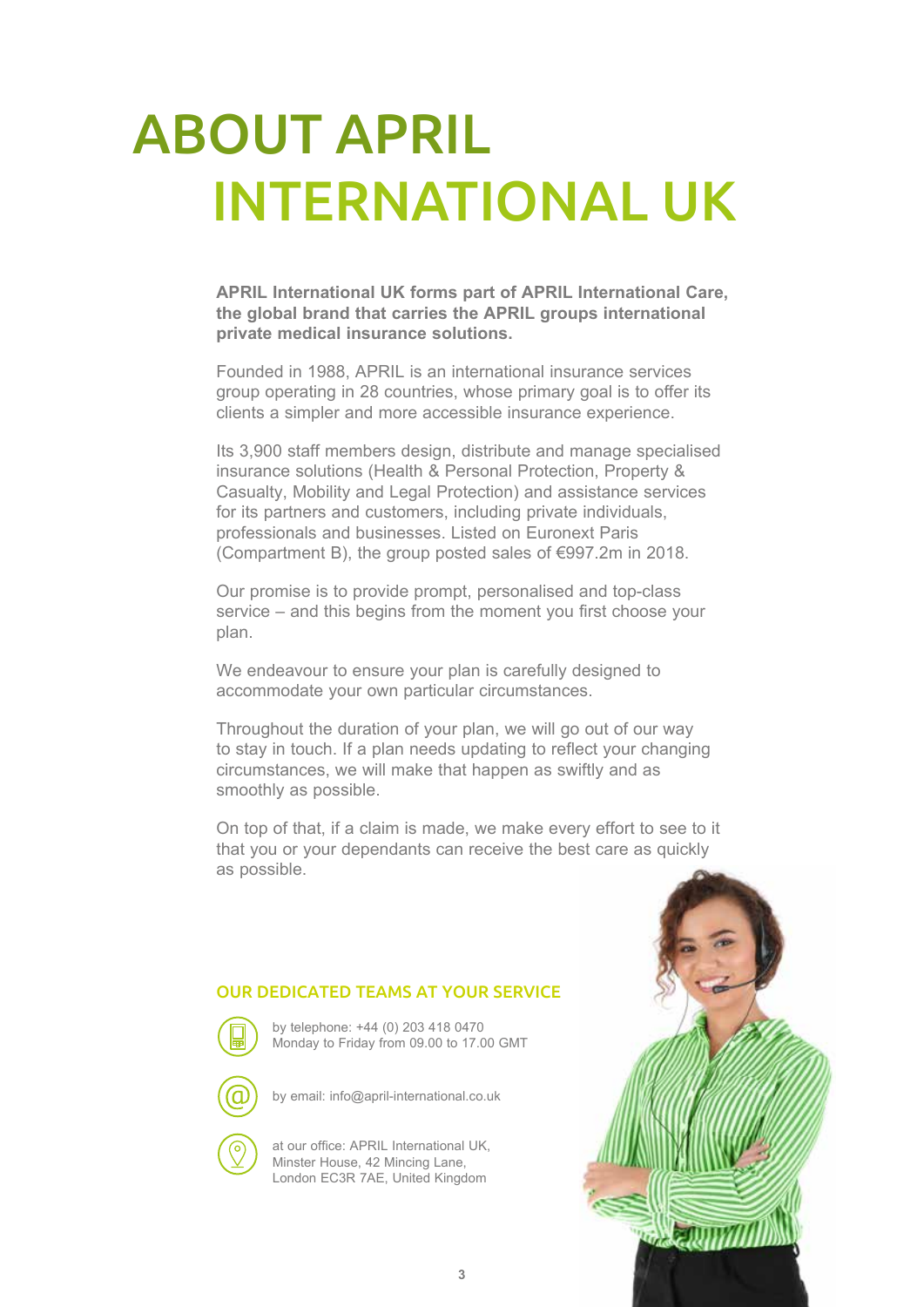## PROTECT YOUR HEALTH SPEND MORE TIME ON THE THINGS THAT MATTER

**If you are away on a temporary overseas work assignment, a gap year, or a sabbatical – the very last thing you want is a health problem. That's why APRIL International UK has designed the Short-Term International Health Plan.**



### **WORK** SECONDMENTS YEAR

Chances are, if you are lucky enough to land a work placement abroad, your company will be investing significantly in your future. Your employer will have identified the unique skills and experience you bring to your role. But even a short-term illness could cause a placement to fail if you are not insured and become ill. Our Short-Term International Health Plan is designed to protect you if this ever happens – giving you the best chance of success while you are abroad.



# **GAP**

You have passed your exams, saved for the trip of a lifetime and have planned several months abroad. You'll be travelling a lot, moving from one place to another, experiencing new cultures and lifestyles, and learning about the world. But an accident abroad can wreck all your plans – especially if you can't get treated locally. Our Short-Term International Health Plan is designed to protect you against this eventuality by ensuring you have access to the best private medical facilities all around the world. That way you will be back on your feet again as quickly as possible.



### SABBATICALS & WORLD TRIPS

Perhaps you have just retired or reached a milestone at work and can now take a sabbatical. It's not just the young who get to experience the trip of a lifetime. Nowadays, more and more of us are going away on extended breaks whenever we can. Our Short-Term International Health Plan is designed to protect you while you're abroad, no matter how young or old you are. That means you will spend more of your time doing the things you want to do, when you want to, rather than worrying about the cost of medical care should you have an accident or become unwell. Our plan gives you the peace of mind that wherever you are, you can always access the best quality medical help should you need it.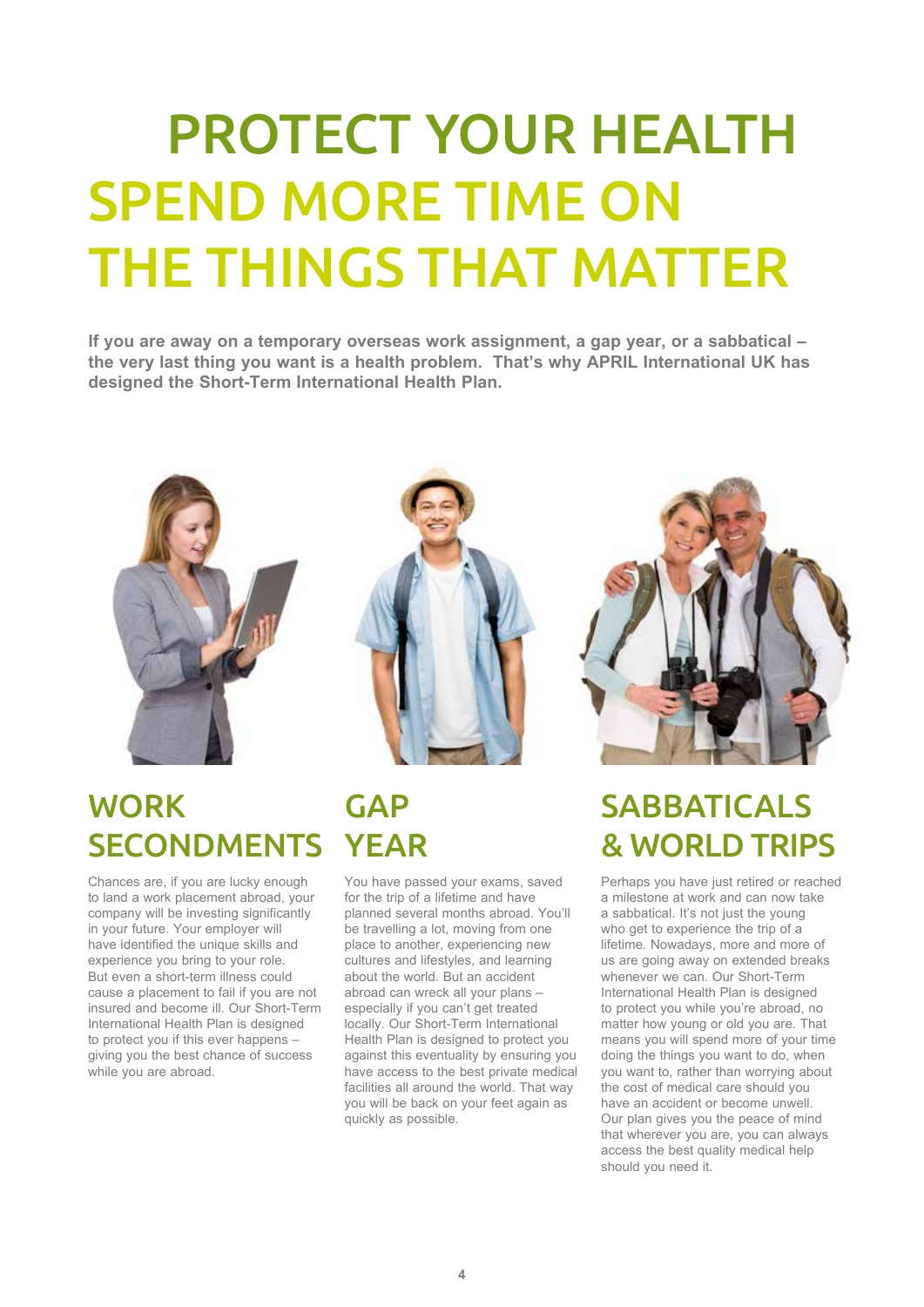### MEDICAL ASSISTANCE  $7,6$  AROUND THE CLOCK

**Receiving medical treatment can often be a daunting experience, especially if you find yourself miles from home. That's why we are always on hand to take your call, with 24-hour multilingual assistance included as standard.**

Our 24 hour medical assistance partner is CEGA who have been safeguarding the wellbeing of our clients for over 15 years.

Wherever you are in the world CEGA are just a phone call away, with personal incident managers ready to provide support, guidance and case manage your treatment requirements.

It is also comforting to know that CEGA has an extensive team of doctors and nurses who are able to conduct doctor-to-doctor discussions and verify that you have been prescribed with the correct treatment.

### IN MORE SERIOUS CASES...

CEGA can arrange a medical evacuation by a scheduled airline or air ambulance to safely transport you to a more suitable medical facility.

The nature of the medical condition and your location are often the key factors when arranging evacuation transport and the type of medical escort required. CEGA's medical teams are experts in the medical, regulatory and logistical processes involved and customise each evacuation in the most suitable and cost effective way possible.





### YOU CHOOSE WHERE AND WHO

We understand that you may have a preference as to which hospital you are admitted to or which doctor you seek treatment from after an initial diagnosis. This is why our plans provide complete flexibility allowing you to choose where and who you are treated by.

This may even include receiving treatment in your home country – providing it's within your chosen area of cover. Ultimately, we want to make sure you have access to everything you need to overcome any obstacles a medical condition can present.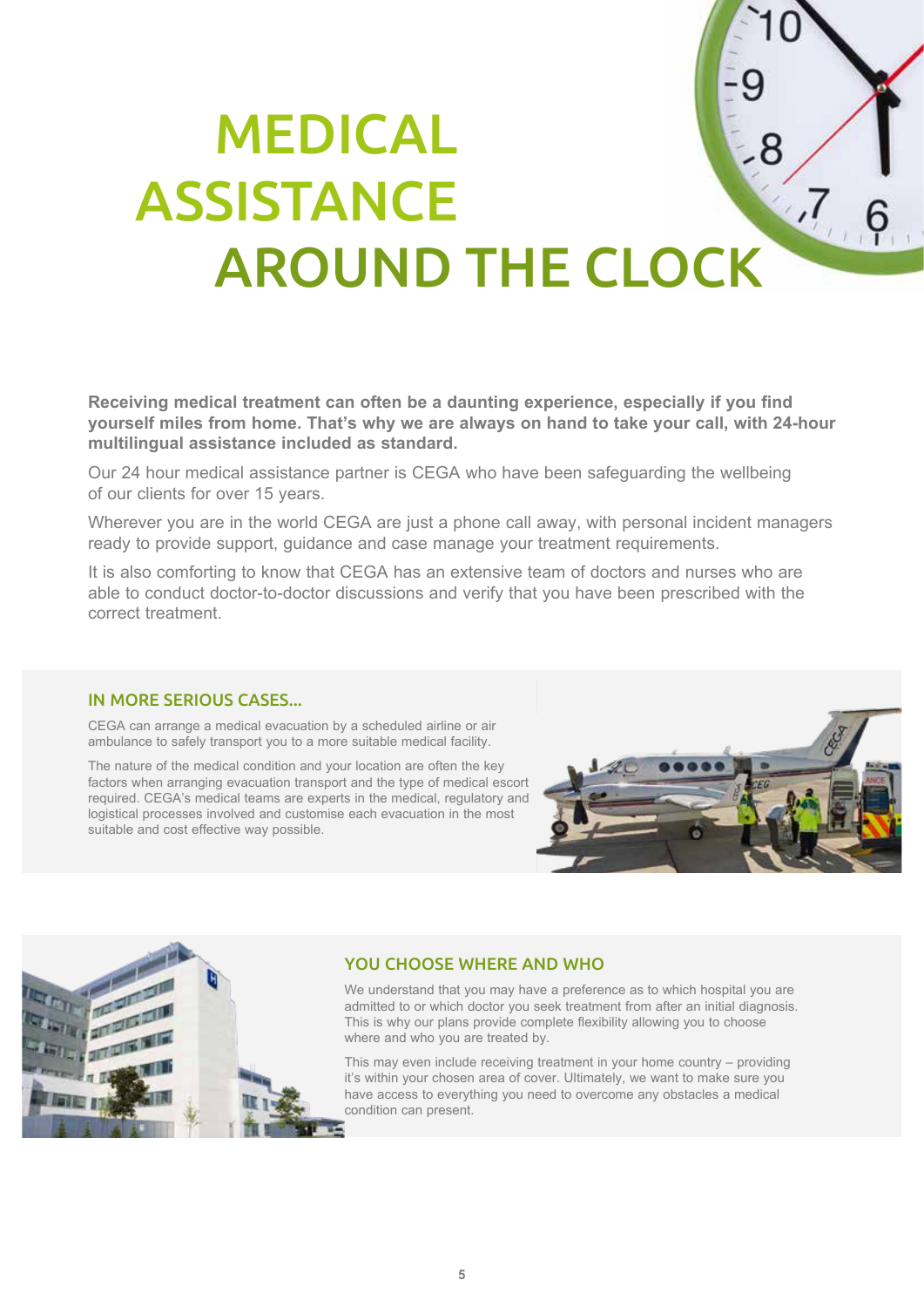## BENEFIT **SCHEDULE**

This table gives a summary of the **benefits** covered by the **plan**. Please refer to each **Benefit** Definition in the Policy Guide for a full explanation of the cover provided under each **benefit.**

#### **OVERALL AGGREGATE LIMIT PER CERTIFICATE PERIOD £250,000/\$500,000/€375,000**

PRE-AUTHORISATION IS REQUIRED FOR ALL CLAIMS WHERE THE COSTS ARE LIKELY TO EXCEED £1,000/\$1,700/€1,400 AND FOR ALL CLAIMS UNDER<br>BENEFITS MARKED \*. FAILURE TO OBTAIN PRE-AUTHORISATION WILL RESULT IN YOU BEING RESPONSIBLE F

| <b>MEDICAL EXPENSES</b>                                                                                                                                                                                                              |                                                                                                                       | <b>EVACUATION AND REPATRIATION</b>                                                                                                                                                                                                  |                                                 |  |
|--------------------------------------------------------------------------------------------------------------------------------------------------------------------------------------------------------------------------------------|-----------------------------------------------------------------------------------------------------------------------|-------------------------------------------------------------------------------------------------------------------------------------------------------------------------------------------------------------------------------------|-------------------------------------------------|--|
| <b>Hospital Services*</b><br>> Accommodation and meal charges<br>> All inpatient treatment<br>> Physician fees                                                                                                                       | Full refund                                                                                                           | <b>Emergency Medical Evacuation *</b><br>Evacuation costs for acute medical conditions where local<br>medical facilities are inadequate                                                                                             | Full refund                                     |  |
| > Surgeon and Anaesthetist fees<br>> Intensive Care Unit charges                                                                                                                                                                     | Emergency Medical Evacuation - Supplementary<br>Expenses *<br>Costs of travel to return to home country or country of |                                                                                                                                                                                                                                     |                                                 |  |
| <b>Accident and Emergency Room Treatment</b>                                                                                                                                                                                         | Full refund                                                                                                           | residence<br>Hotel accommodation costs for companion if not returned to                                                                                                                                                             | Single Economy<br>air ticket                    |  |
| Inpatient Psychiatric Treatment *<br>Treatment in a hospital psychiatric unit                                                                                                                                                        | Full refund up to a<br>Max. 15 days                                                                                   | home country<br>Policy will automatically cancel 30 days after return to home<br>country following emergency medical evacuation                                                                                                     | up to 12 nights                                 |  |
| Daycare Treatment<br>Where a period of recovery is required in a hospital bed                                                                                                                                                        | Full refund                                                                                                           | <b>Emergency Medical Reunion*</b>                                                                                                                                                                                                   | Single Economy<br>air ticket<br>up to 12 nights |  |
| Internal Prostheses, Medical Aids and Devices<br>Which are required intra-operatively                                                                                                                                                | Full refund                                                                                                           | Costs of travel and hotel accommodation of a close family<br>member if you are in a hospital for 5 consecutive days                                                                                                                 |                                                 |  |
| <b>Outpatient Services</b><br>> GP, Specialist and Consultant fees<br>> Prescription drugs and dressings                                                                                                                             | Up to<br>£5.000/\$10.000/€7.500<br>£50/\$100/€75 excess                                                               | Compassionate Home Travel *<br>Costs of travel to the home country in the event of the death<br>of a close family member                                                                                                            | One return economy<br>air ticket                |  |
| > X-rays, diagnostic and pathology tests, including MRI,<br>CT and PET scans<br>> Physiotherapy                                                                                                                                      |                                                                                                                       | Repatriation/Local Burial *<br>Where death occurs outside the home country                                                                                                                                                          | £10,000/\$20,000/€15,000                        |  |
| <b>Complementary Therapies</b>                                                                                                                                                                                                       | per claim#                                                                                                            | <b>Local Road Ambulance Services</b>                                                                                                                                                                                                | Full refund                                     |  |
| Osteopathy, Chiropractic, Homeopathy, Acupuncture<br>External Prostheses, Medical Aids and Devices<br>Which are medically required following inpatient treatment,<br>daycare treatment, or accident and emergency room<br>treatment. | £200/\$400/€300                                                                                                       | Emergency Non-Medical Evacuation *<br>Evacuation to a safe location in the event of life-threatening<br>situations resulting from political or civil unrest<br>Evacuation to a safe location in the event of a natural<br>disaster. | Full refund                                     |  |
| Dental Treatment Following an Accident<br>To restore or repair sound natural teeth                                                                                                                                                   | £500/\$1,000/€750                                                                                                     |                                                                                                                                                                                                                                     |                                                 |  |
| <b>Emergency Dental Treatment</b><br>For the immediate relief of dental pain                                                                                                                                                         | £200/\$400/€300                                                                                                       | <b>ADDITIONAL SERVICES</b>                                                                                                                                                                                                          |                                                 |  |
| Home Country Cover<br>Treatment of emergency medical conditions or acute                                                                                                                                                             | Up to benefit limits<br>shown above                                                                                   | <b>WORLDAWARE</b>                                                                                                                                                                                                                   | Included                                        |  |
| episodes of existing covered medical conditions whilst on a<br>temporary visit to the home country                                                                                                                                   | Max. 30 days                                                                                                          | <b>BLOOD CARE FOUNDATION</b>                                                                                                                                                                                                        | Included                                        |  |

# A **claim** is considered to be a course of **treatment** per diagnosed medical condition

### **OPTIONAL ADD-ONS**



**BEST DOCTORS – Second Medical Opinion Service** Included

#### **Pre-existing Condition Cover**

If you purchase a plan of more than **3 months** duration and you are **aged under 50 years**, you will be eligible to purchase the Pre-existing Condition Cover benefit.

This benefit will provide **£20,000/\$40,000/€30,000** for acute episodes of existing medical conditions only whilst outside your home country. This benefit does not cover the maintenance, regular tests, and check-ups of existing medical conditions.

#### **Out-of-Area Extension**

If you purchased a plan of more than **3 months** duration you will be eligible to purchase the Out-of-Area Extension Benefit.

This provides cover in the USA and the Caribbean for a maximum period of **30 days** in the Certificate period for accidents and emergency medical conditions only up to £20,000/\$40,000/€30,000.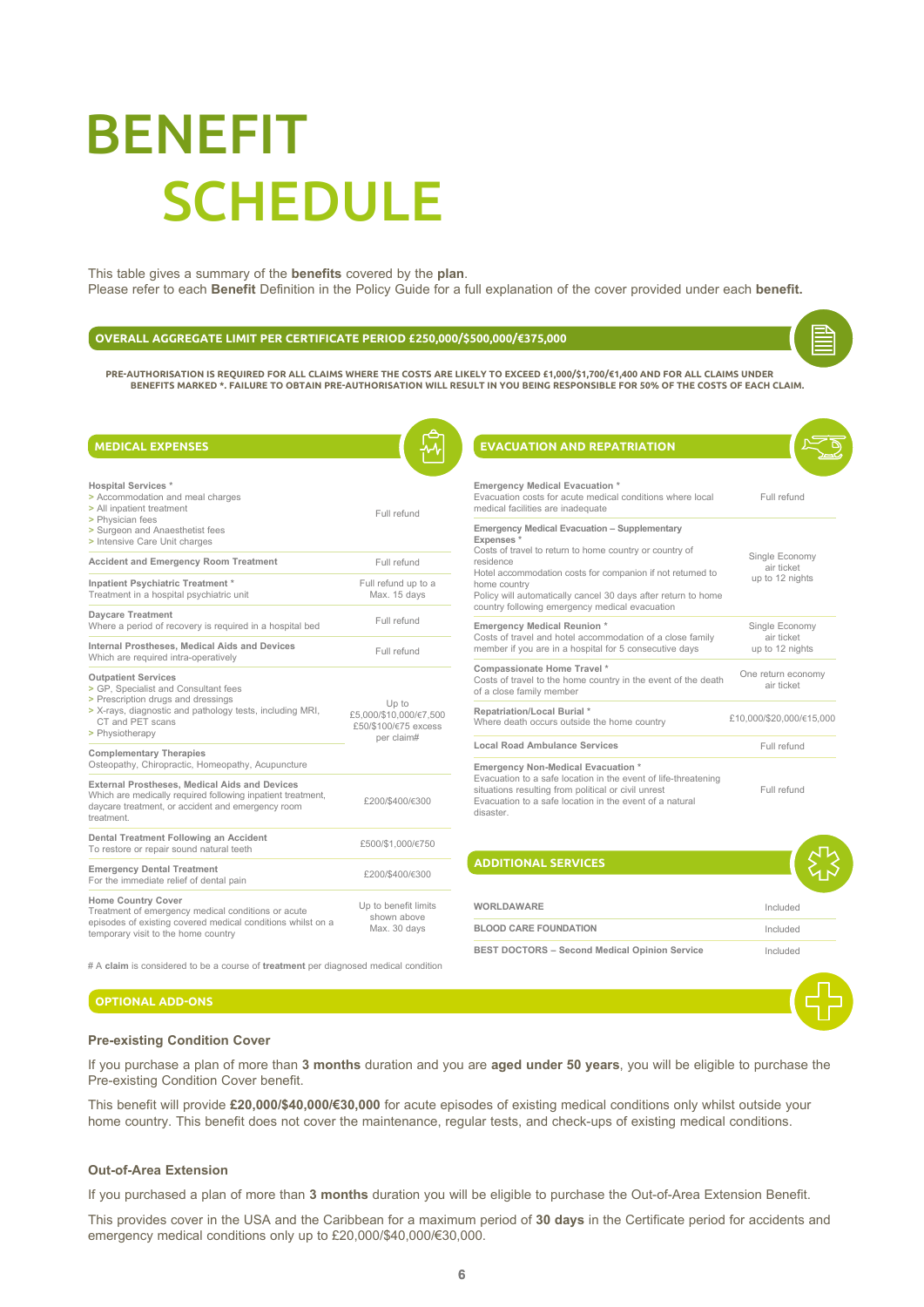## ABOUT YOUR COVER

### WHO CAN JOIN?

The Short-Term International Health Plan is designed for individuals of any nationality who are living, travelling, or working outside of their home country on a temporary basis.

Our plans are not available if you are living, travelling or working in the USA or Caribbean.

The maximum age you can apply for a plan is 70.

### PREMIUMS

Premiums can be paid in Pounds Sterling, US Dollars or Euros.

Cover must be purchased in whole months.

The premium for the whole duration of your plan must be paid on or before its start date.

### UNDERWRITING

The plan is not intended to provide cover for medical conditions that have been in existence in the two years immediately prior to its start date.

Any medical condition that is already in existence will not be eligible for cover, unless you have purchased our benefit add on for Pre-existing Condition Cover.

### PERIOD OF COVER

The plan can be purchased for a minimum of one month and a maximum of 12 months.

If your work assignment or trip has not finished after 12 months, you can apply for an extension of cover for a maximum period of 6 months, so long as you advise us before your plan expiry date. The maximum total period of cover allowed under the plan is 18 months.

### YOUR PLAN MOVES WITH YOU

You may be on the move from one country to the next and our plan keeps you protected every step of the way.

The Short-Term International Health Plan is designed to be portable to ensure you have the same level of benefit regardless of your location – except in your home country, the USA, and Caribbean. The plan will automatically cancel if you are in your home country for a consecutive period of 30 days.

### WHAT YOU CAN EXPECT FROM APRIL INTERNATIONAL LIK

Our staff possess a vast amount of knowledge and experience. We ensure you receive a first-class experience from your first enquiry through to every last detail in the operation and renewal of your plan.

Simplicity is at the heart of all of our plan documentation – to ensure everything is clear and easy to understand. Once you have enrolled into a plan, your plan documents will be issued electronically within 24 hours.

#### **WE WILL SEND YOU:**

**WELCOME EMAIL** Confirming your cover and thanking you for joining APRIL International UK

**CERTIFICATE OF INSURANCE** For each person covered by the plan

**POLICY GUIDE** How your plan works, together with the full terms and conditions



**CLAIM FORM** To use when you need to make a claim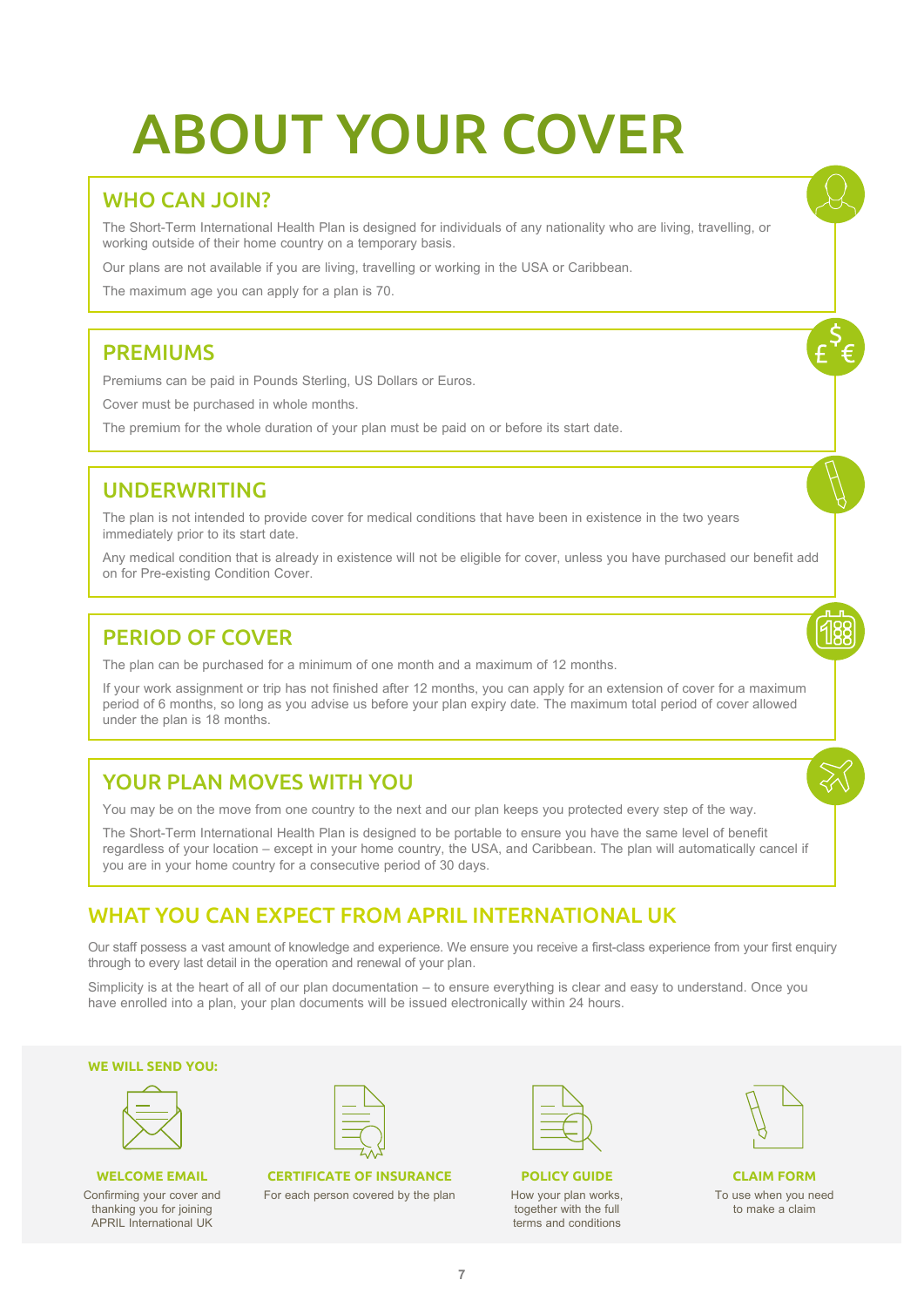

### PROMOTING INNOVATION

**We believe in pushing the boundaries of what an international insurance provider can do for its clients. We are the only insurance provider to offer these three additional features that go beyond the basic definition of health insurance, all of which are included as part of our insurance solutions.**







### BLOOD CARE FOUNDATION

Founded in the UK in 1991, the Blood Care Foundation is a charitable, not-for-profit organisation that can provide properly screened blood in an emergency.

Should you get badly injured or require a blood transfusion, the Foundation has access to a global network of blood banks, enabling it to provide blood to almost any location in the world within 12-18 hours – subject to the availability of scheduled air services.

### WORLDAWARE

WorldAware is a crisis management assistance company that can assist individuals and businesses to minimise risks and help them in the event of a crisis.

You will be provided with access to their web portal and/or mobile app, where you can obtain details of country-specific risk information which is continually updated. And you will have the opportunity to sign up to receive email or text alerts if risk levels increase/change in your current or future location.

You will be able to access travel safety tips, up-to-the-minute information on civil unrest, natural hazards, and travel disruptions for hundreds of countries and cities worldwide.

Their crisis support teams are on hand 24/7 on a global basis to coordinate activities should you need to use the Emergency Non-Medical Evacuation benefit that is included in your plan.

### **BEST DOCTORS**

If you receive an uncertain diagnosis or require a second medical opinion on a proposed treatment plan that would be covered by your Short-Term International Plan, you can access the service of Best Doctors.

They will be able to arrange a review of your medical diagnosis and treatment plan with a world-class specialist in a field that relates to your specific medical condition.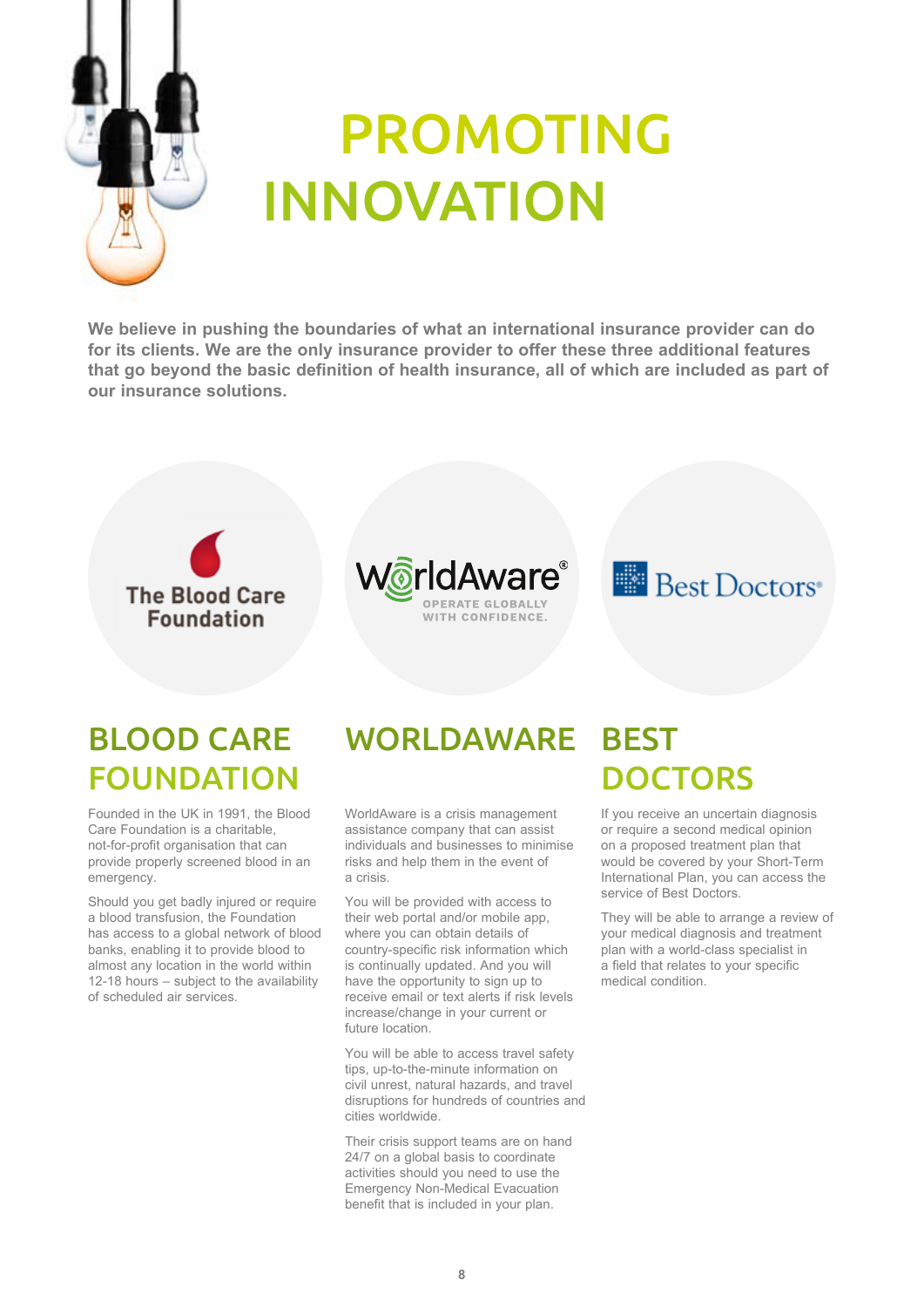## FEEL CONFIDENT, YOU ARE IN SAFE HANDS

**Our team in London has more than 30 years' experience providing international private medical insurance for expatriates living and working around the world. We are specialists in designing and delivering flexible overseas medical insurance cover.**

That's why we have grown steadily to the point where we now look after clients from all walks of life, worldwide. We protect clients drawn from 90 different nationalities living in more than 110 countries around the globe.

All APRIL International UK insurance plans are underwritten by either XL Catlin Insurance Company UK Limited, Catlin Underwriting Agencies Limited or XL Insurance Company SE. All have been assigned top-class financial strength ratings by major insurance ratings agencies.



![](_page_8_Picture_5.jpeg)

### **IN THE EVENT SOMETHING ISN'T QUITE RIGHT** we will

do everything we can to resolve your concerns promptly and fairly. We will contact you if we require more information to investigate the issues you have raised and where we have made a mistake we will put things right for you as quickly as possible.

![](_page_8_Picture_8.jpeg)

Your personal and medical information is safe with us. APRIL International UK is compliant with the General Data Protection Regulation (GDPR). Full details can be found in our Privacy Policy.

![](_page_8_Picture_10.jpeg)

### You will have a **14-DAY COOLING-OFF PERIOD**

when you buy our plan so if you change your mind after enrolling, don't panic. We will cancel your plan and return your premium payment in full providing you have not already submitted a claim under the plan.

![](_page_8_Picture_13.jpeg)

### APRIL International UK Limited is regulated by the **FINANCIAL CONDUCT AUTHORITY** –

which ensures that our clients are always at the heart of our approach to business.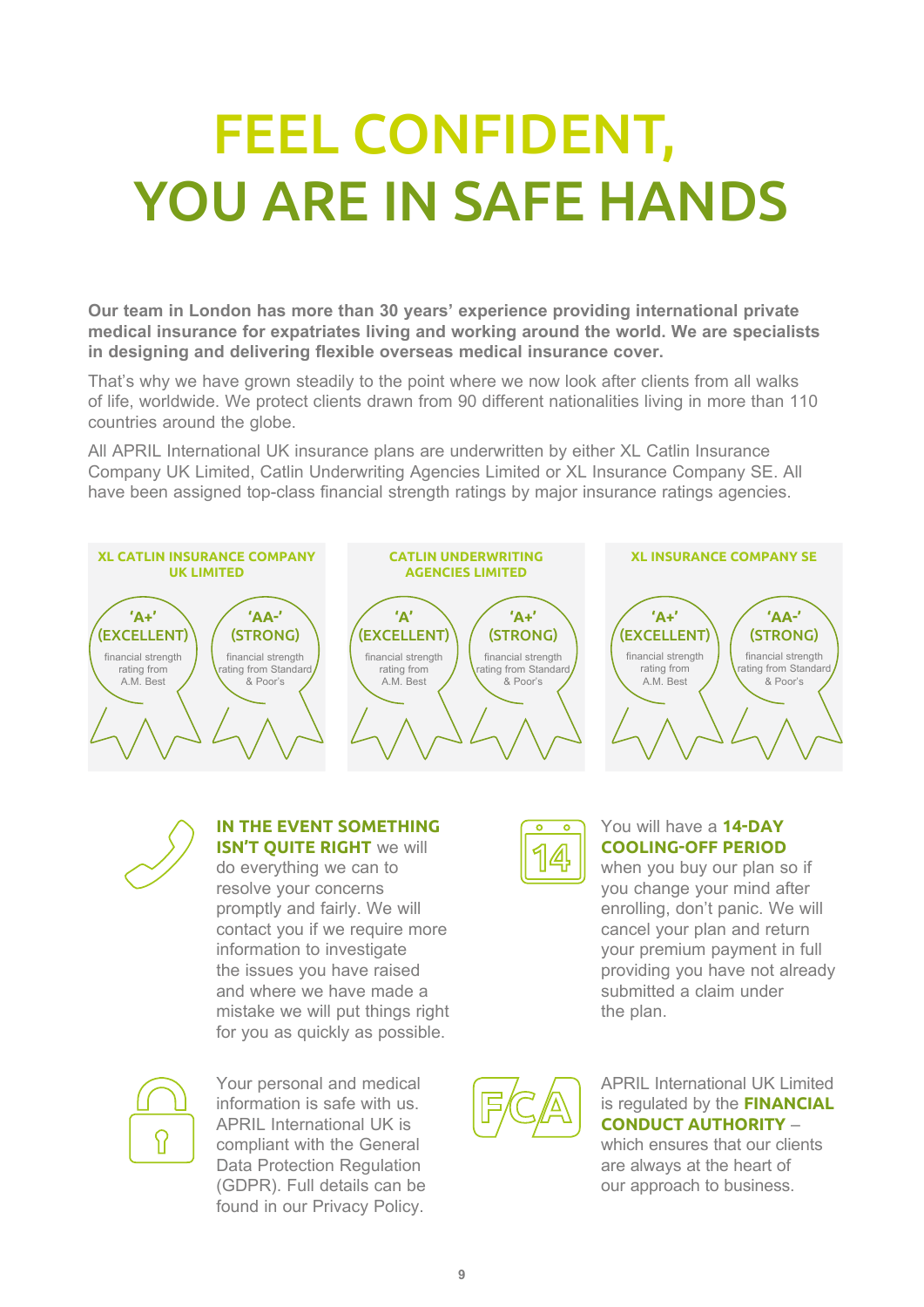## OUR SERVICE **COMMITMENTS**

**We promise to consistently deliver prompt, personalised and unrivalled service at every opportunity.**

### DESIGNED FOR YOU

We will take great care to make sure we have a full understanding of your healthcare goals, both now and for the future. That way, your plan can adapt smoothly to your changing needs over time.

![](_page_9_Picture_4.jpeg)

![](_page_9_Picture_5.jpeg)

#### WE WILL STAY IN TOUCH

During your time with us, we will go out of our way to stay in touch and to answer any questions you may have. Our healthcare experts are always available to talk, whether you are considering amending your plan to reflect your changing family circumstances or a move from one country to another.

#### FAST PROVISION OF CARE

If you need to make a claim, we will make every effort to see to it that you receive the best care as quickly as possible. What's more, we will strive to ensure that your insurance cover protects you in exactly the way you intended. Our assistance provider is on call 24/7, 365 days a year with a multilingual service designed to help you.

![](_page_9_Picture_10.jpeg)

![](_page_9_Picture_11.jpeg)

### SPEEDY CLAIMS

If you need inpatient treatment, we can arrange for direct settlement with the hospital so that you are not left out of pocket. For all other claims, our in-house team can guarantee that any fees you have had to pay out will be reimbursed within 5 working days of receiving your claim.

#### WE'RE HERE FOR THE LONG TERM

We believe a personal approach to service will provide the foundation for a lifelong relationship. We understand that this means staying focused on the bigger picture as well as getting the little things right.

![](_page_9_Picture_16.jpeg)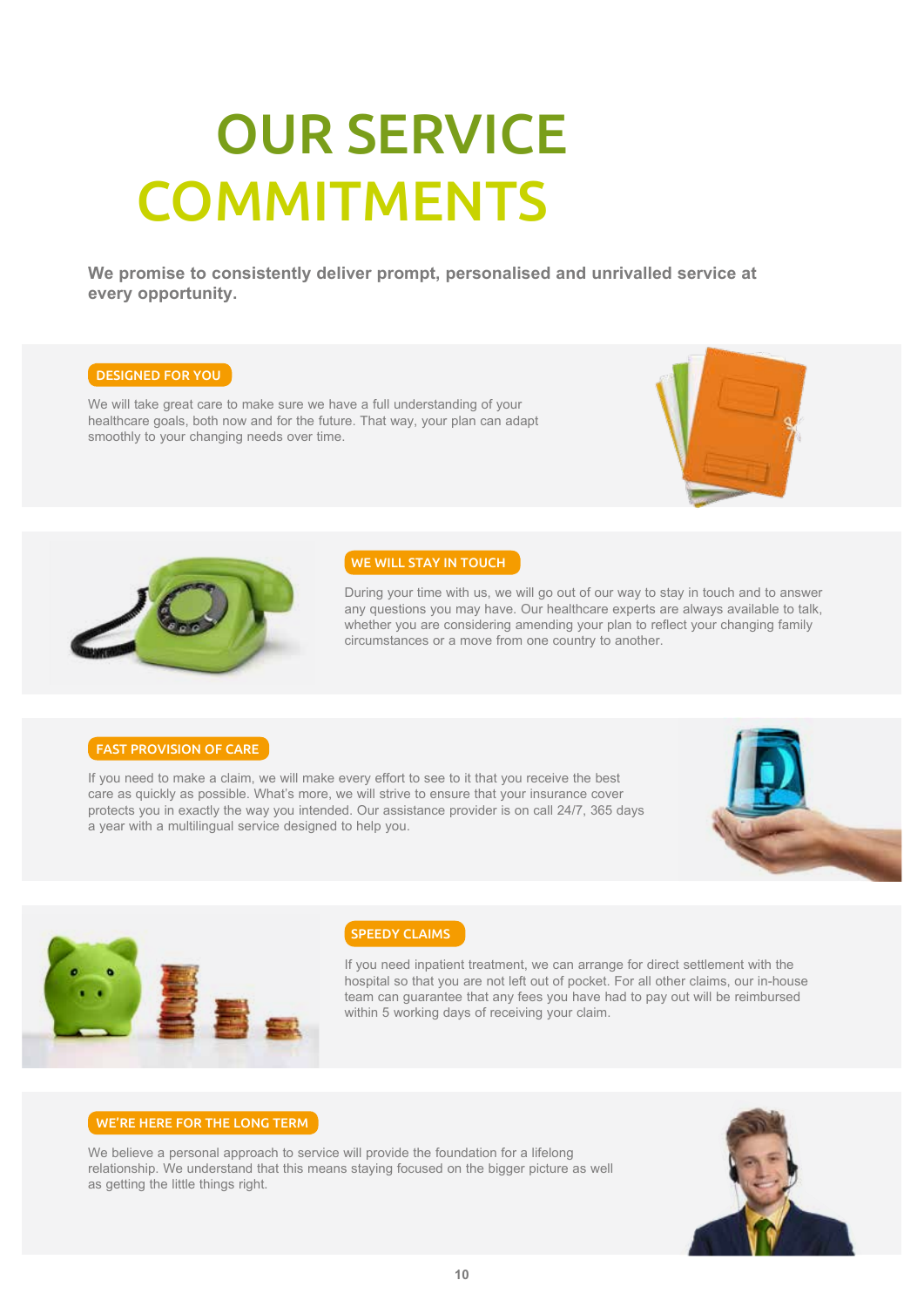## CASE STUDIES AND TESTIMONIALS

**It could happen to you...**

**How important could your Short-Term International Health Plan be? Here are two examples of cases where our clients successfully recovered their treatment costs.**

### AGE: 42

LOCATION: United Kingdom

![](_page_10_Picture_5.jpeg)

### THE HEALTHCARE PROBLEM

Fractured wrist

### THE TREATMENT

Our client spent a week on a yacht during his gap year travels where he fractured his wrist whilst assisting with daily duties. The treatment included a consultation, X-ray, and medication costing £370. Once the fracture had healed 10 sessions of rehabilitation physiotherapy were needed – which cost a further £400. After deduction of the plan excess of £70, the total cost of the claim was £700.

### AGE: 37 **LOCATION: Italy**

### THE HEALTHCARE PROBLEM

Gastritis

### THE TREATMENT

Our client was diagnosed with Gastritis after a private consultation costing €175. She was then referred for an Upper GI Endoscopy. Treated as a daycare patient, a diagnostic oesophago-gastro-duodenoscopy investigation was successfully completed at a cost of €2,220, to which a further Gastroenterologist fee of €245 was paid, resulting in a total claim cost of €2,640.

![](_page_10_Picture_15.jpeg)

### **What our clients say about us...**

![](_page_10_Picture_17.jpeg)

Many, many thanks for this quick turn-around. I HAVE BEEN SO IMPRESSED IN ALL OF MY CONTACT WITH **APRIL INTERNATIONAL UK** and the efficiency with

which your company operates. It really does help make my life easier!

**I** I would like to emphasize how pleased I was

with your service and will **DEFINITELY BE** 

RECOMMENDING AND PRAISING YOUR COMPANY if I am ever asked

to suggest an International Health Insurance provider.

![](_page_10_Picture_24.jpeg)

![](_page_10_Picture_25.jpeg)

I vould like to thank you and CEGA for the great support.

EVERYTHING WENT SMOOTHLY and when I came to the hospital for the operation admission they already had

your guarantee in hand for all the costs.

![](_page_10_Picture_29.jpeg)